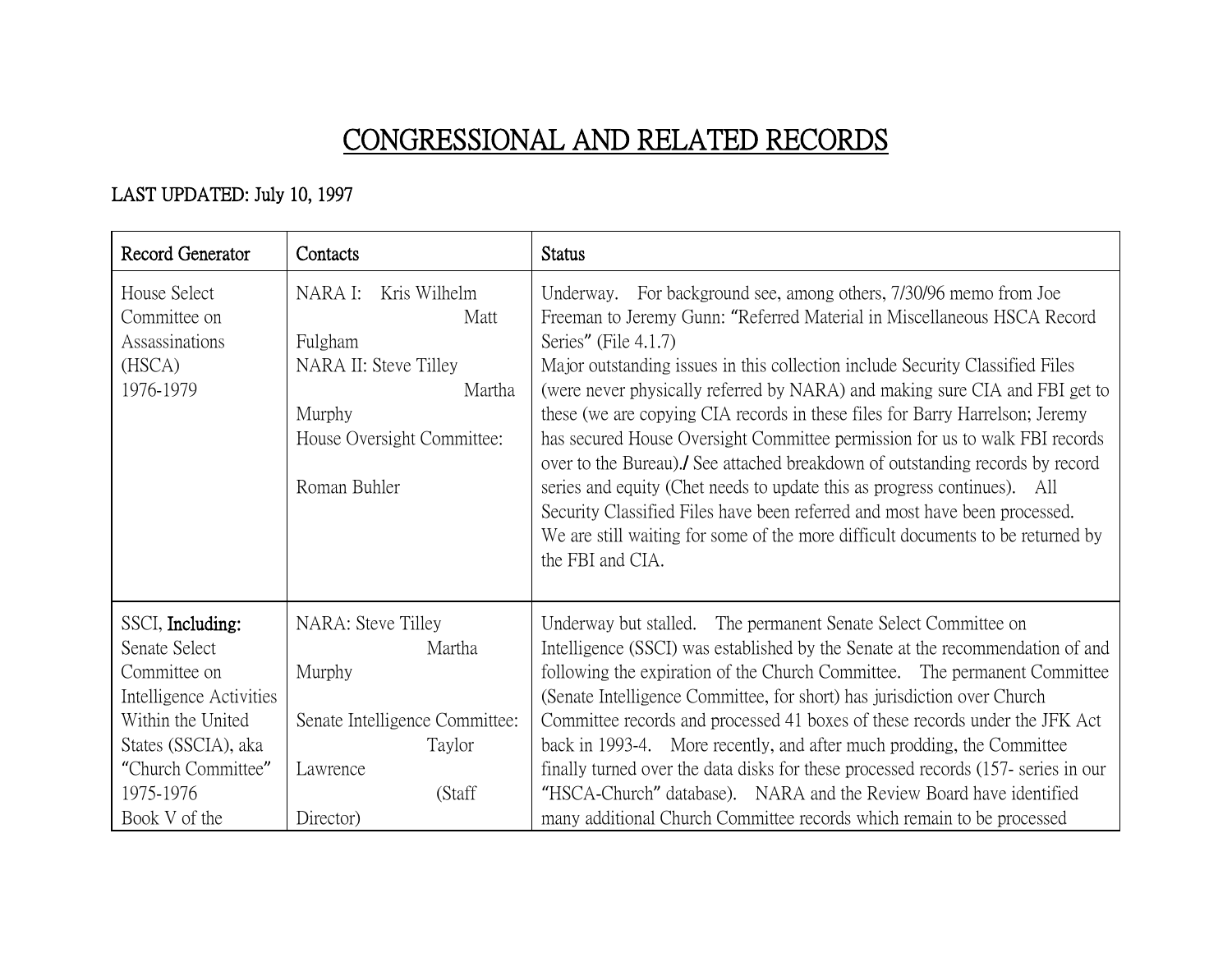| Record Generator      | Contacts  |            | <b>Status</b>                                                                                                                                                                                                                                                                                                                                                                                                                                                                                                                                                                                                                                                                                                                                                                                                       |
|-----------------------|-----------|------------|---------------------------------------------------------------------------------------------------------------------------------------------------------------------------------------------------------------------------------------------------------------------------------------------------------------------------------------------------------------------------------------------------------------------------------------------------------------------------------------------------------------------------------------------------------------------------------------------------------------------------------------------------------------------------------------------------------------------------------------------------------------------------------------------------------------------|
| Church Committee      |           | Jim Wolf   | under the Act. This has been communicated to the Committee by                                                                                                                                                                                                                                                                                                                                                                                                                                                                                                                                                                                                                                                                                                                                                       |
| Report was generated  |           | (Security) | NARA/Review Board, but with little success to date. A proposal for breaking                                                                                                                                                                                                                                                                                                                                                                                                                                                                                                                                                                                                                                                                                                                                         |
| by the                | Officer)  |            | this logjam was prepared at David's request (see 3/6/96 Memo to File from Joe                                                                                                                                                                                                                                                                                                                                                                                                                                                                                                                                                                                                                                                                                                                                       |
| Schweiker-Hart        |           | Judy       | Freeman, "Church Committee"; 5/17/96 Memo from Joe Freeman to Jim Wolf,                                                                                                                                                                                                                                                                                                                                                                                                                                                                                                                                                                                                                                                                                                                                             |
| Subcommittee and      | Hodgson   |            | "Church Committee and Post-Church Committee SSCI Records"; 7/31/96                                                                                                                                                                                                                                                                                                                                                                                                                                                                                                                                                                                                                                                                                                                                                  |
| entitled "The         |           | (Assistant | Memo from Joe Freeman to Jeremy Gunn, "Church Committee Records/Senate                                                                                                                                                                                                                                                                                                                                                                                                                                                                                                                                                                                                                                                                                                                                              |
| Investigation of the  | to Staff  |            | Intelligence Committee" and subsequent undated draft of "NARA/ARRB"                                                                                                                                                                                                                                                                                                                                                                                                                                                                                                                                                                                                                                                                                                                                                 |
| Assassination of      |           | Director)  | Proposal to the Senate Select Committee on Intelligence for the Processing of                                                                                                                                                                                                                                                                                                                                                                                                                                                                                                                                                                                                                                                                                                                                       |
| President John F.     |           | Suzanne    | Additional Records Under the President John F. Kennedy Assassination                                                                                                                                                                                                                                                                                                                                                                                                                                                                                                                                                                                                                                                                                                                                                |
| Kennedy:              | Spaulding |            | Records Collection Act of 1992". Files 4.34.2.1 and 4.34.4). David spoke                                                                                                                                                                                                                                                                                                                                                                                                                                                                                                                                                                                                                                                                                                                                            |
| Performance of the    |           | (General   | again with Charlie Battaglia on 9/30/96 and Battaglia appeared open to                                                                                                                                                                                                                                                                                                                                                                                                                                                                                                                                                                                                                                                                                                                                              |
| Intelligence Agencies | Counsel)  |            | delegating the task of identifying and RIFing additional Church Committee                                                                                                                                                                                                                                                                                                                                                                                                                                                                                                                                                                                                                                                                                                                                           |
| (released June of     |           |            | records to ARRB/NARA. David is preparing follow-up letter./ Although we                                                                                                                                                                                                                                                                                                                                                                                                                                                                                                                                                                                                                                                                                                                                             |
| 1976)                 |           |            | have concluded a Memorandum                                                                                                                                                                                                                                                                                                                                                                                                                                                                                                                                                                                                                                                                                                                                                                                         |
|                       |           |            | Memorandum of Understanding with the SSCI regarding the processing of<br>Church Committee records, little progress has been made in addressing the<br>significant number of outstanding records we have identified pursuant to the<br>Act. Moreover, the SSCI has not turned over unredacted versions of the<br>previously processed 41 boxes of records so that the Board may act on those<br>documents with requested postponements. The hold up to this process<br>continues to be delays by Security Officer Jim Wolf, who is responsible for<br>locating and copying the assassination records we have identified. We have<br>only succeeded in obtaining records from Wolf after direct and specific requests<br>to his superiors.<br>July 10, 1997: Previously designated records. We need to get unredacted |
|                       |           |            | copies. TJG will call Suzanne Spaulding (and requests master index).                                                                                                                                                                                                                                                                                                                                                                                                                                                                                                                                                                                                                                                                                                                                                |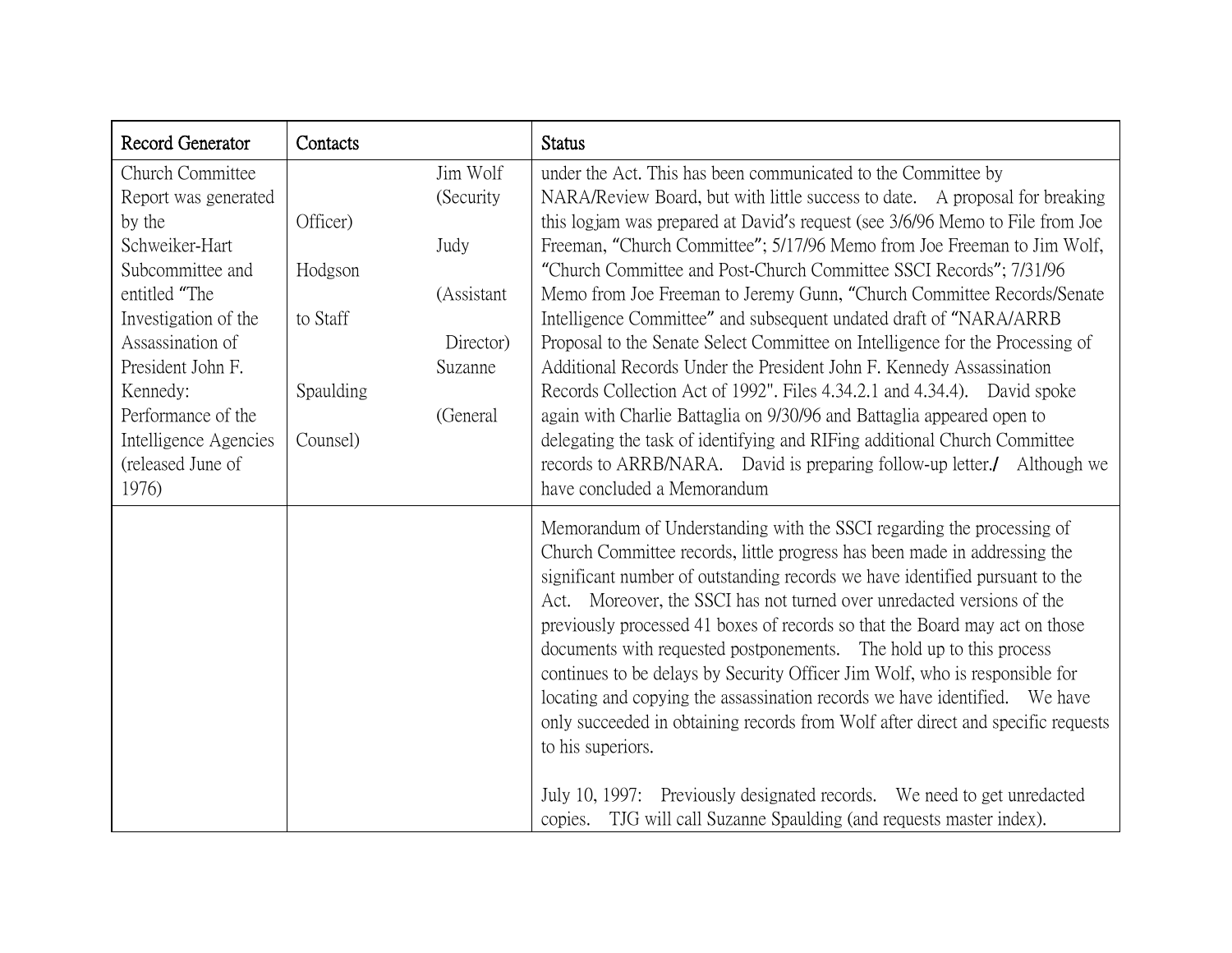| Record Generator                                                                                                                                                   | Contacts                                                                                    | <b>Status</b>                                                                                                                                                                                                                                                                                                                                                                                                                                                                                                                                                                                                                                                                                 |
|--------------------------------------------------------------------------------------------------------------------------------------------------------------------|---------------------------------------------------------------------------------------------|-----------------------------------------------------------------------------------------------------------------------------------------------------------------------------------------------------------------------------------------------------------------------------------------------------------------------------------------------------------------------------------------------------------------------------------------------------------------------------------------------------------------------------------------------------------------------------------------------------------------------------------------------------------------------------------------------|
|                                                                                                                                                                    |                                                                                             | July 10, 1997: Electronic records. We are up to date from SSCI.<br>We need<br>disks from NARA for 15 new records.<br>July 10, 1997: Newly provided documents. Have received from SSCI<br>approximately fifteen documents (Rosselli, Angleton, Rowley, Hosty); CLA has<br>RIFFED. We now need to make referrals. TO DO: TJG verify referrals;<br>Sydney send out referrals. Ron draft referral letter. CIA team makes early<br>informal referral to CIA.<br>July 10, 1997: Tilley/Freeman requested records: Ron identifies number of<br>records and calls Wolf and requests expedited.<br>July 10, 1997: Need to follow-up with SSCI records related to JFK that wer<br>that were<br>tha that |
|                                                                                                                                                                    |                                                                                             | JFK that were received after Church Committee went out of business.                                                                                                                                                                                                                                                                                                                                                                                                                                                                                                                                                                                                                           |
| House Select<br>Committee on<br>Intelligence, aka<br>"The Pike<br>Committee"<br>1975<br>In January of 1976,<br>amid much<br>controversy, the<br>House voted not to | NARA: Steve Tilley<br>Martha<br>Murphy<br>HPSCI: Mike Sheehy<br>Sharon<br>Curcio (225-4121) | The House's Permanent Select Committee on Intelligence (HPSCI), organized<br>in July of 1977, has jurisdiction over the Pike Committee's records. HPSCI<br>staffers reviewed Pike Committee records under the JFK Act and forwarded 3<br>boxes of records to NARA. These are reflected as the 135- series in our<br>database and seem to consist mainly of Rockefeller Commission records<br>obtained by the Committee./ We still must obtain unsanitized versions of those<br>documents with requested postponements in order for the Board to process<br>them. Steve Tilley recently identified Sharon Curcio as the contact for this<br>request.                                           |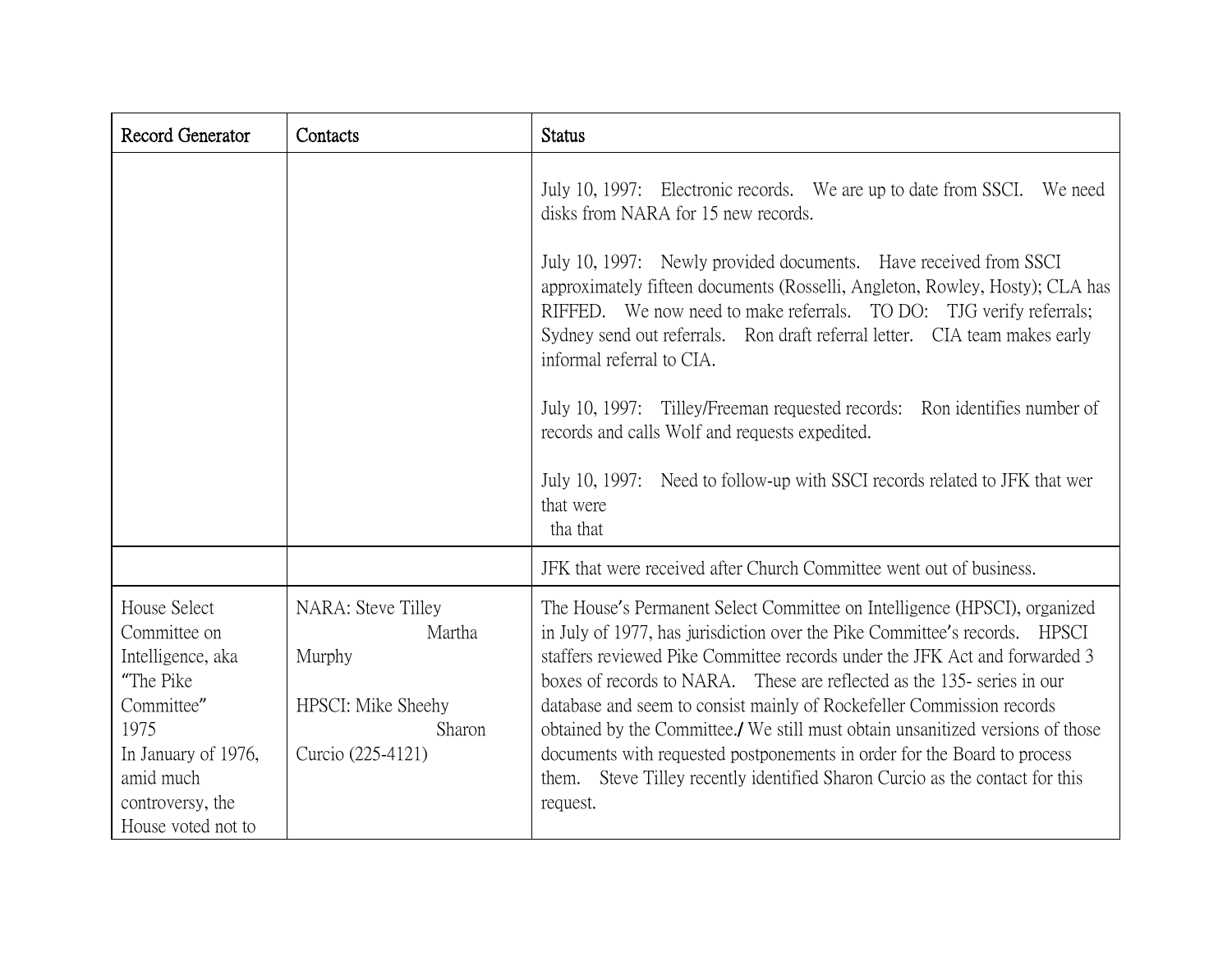| Record Generator                                                                                                    | Contacts                                                 | <b>Status</b>                                                                                                                                                                                                                                                                                                                                                                                                                                                                                                                                                                                                                                                                                                                                                                                                                                                                                                                                                                                                                                                                                                                                                                                                                                                                                                                                                                                                                                                                                                                                                                                                                                                      |
|---------------------------------------------------------------------------------------------------------------------|----------------------------------------------------------|--------------------------------------------------------------------------------------------------------------------------------------------------------------------------------------------------------------------------------------------------------------------------------------------------------------------------------------------------------------------------------------------------------------------------------------------------------------------------------------------------------------------------------------------------------------------------------------------------------------------------------------------------------------------------------------------------------------------------------------------------------------------------------------------------------------------------------------------------------------------------------------------------------------------------------------------------------------------------------------------------------------------------------------------------------------------------------------------------------------------------------------------------------------------------------------------------------------------------------------------------------------------------------------------------------------------------------------------------------------------------------------------------------------------------------------------------------------------------------------------------------------------------------------------------------------------------------------------------------------------------------------------------------------------|
| release the<br>Committee's report,<br>though most, if not<br>all of it, was leaked<br>to the <i>Village Voice</i> . |                                                          | July 10, 1997: Brian call Tilley to determine who correct contact person is.<br>Ron calls that contact person and requests expedited referral of unredacted<br>records and requests general index. As soon as we obtain unredacted records,<br>we need to refer them.                                                                                                                                                                                                                                                                                                                                                                                                                                                                                                                                                                                                                                                                                                                                                                                                                                                                                                                                                                                                                                                                                                                                                                                                                                                                                                                                                                                              |
| Internal Security<br>Subcommittee of<br>Senate Judiciary<br>Committee, aka the<br>"Eastland<br>Committee"<br>1963   | NARA: Steve Tilley<br>Matt<br>Fulgham<br>Kris<br>Wilhelm | Researcher Max Holland alerted NARA and the Review Board about possible<br>assassination records among the records of the Internal Security Subcommittee<br>of the Senate Judiciary Committee, circa 1963. This subcommittee was<br>headed by Senator Eastland of Mississippi. NARA staff have done a scan of<br>these records and have identified various items (see NARA's memo of 8/26/96,<br>"Additional JFK Records Among the Records of Congress"). NARA staff<br>have been talking to Senate Judiciary Committee staff about processing these<br>records under the JFK Act; current status of these conversations unknown.<br>ARRB staff have examined open 400-page finding aid for this collection and<br>have identified numerous additional <i>potential</i> assassination records, but have<br>yet to actually get at the records themselves (see 9/13/96 memo from Joe<br>Freeman to Jeremy Gunn, File 4.21.9 SISS). ARRB staff have also identified<br>other assassination records among SISS files from an examination of Warren<br>Commission files (see 9/18/96 memo from Joe Freeman to Jeremy Gunn, File<br>4.21.9 SISS, as updated on 9/19). As with other Congressional committees,<br>Review Board/NARA contact needs to be made (meeting/letter) to secure<br>Senate Judiciary Committee's compliance with JFK Act.<br>Compliance with Act has been secured and Brian Rosen and Kevin Tiernan<br>have reviewed approximately half of this collection and identified some<br>assassination records (largely related to anti-Castro Cuban groups). Once the<br>remaining documents are reviewed and assassination records are identified, the |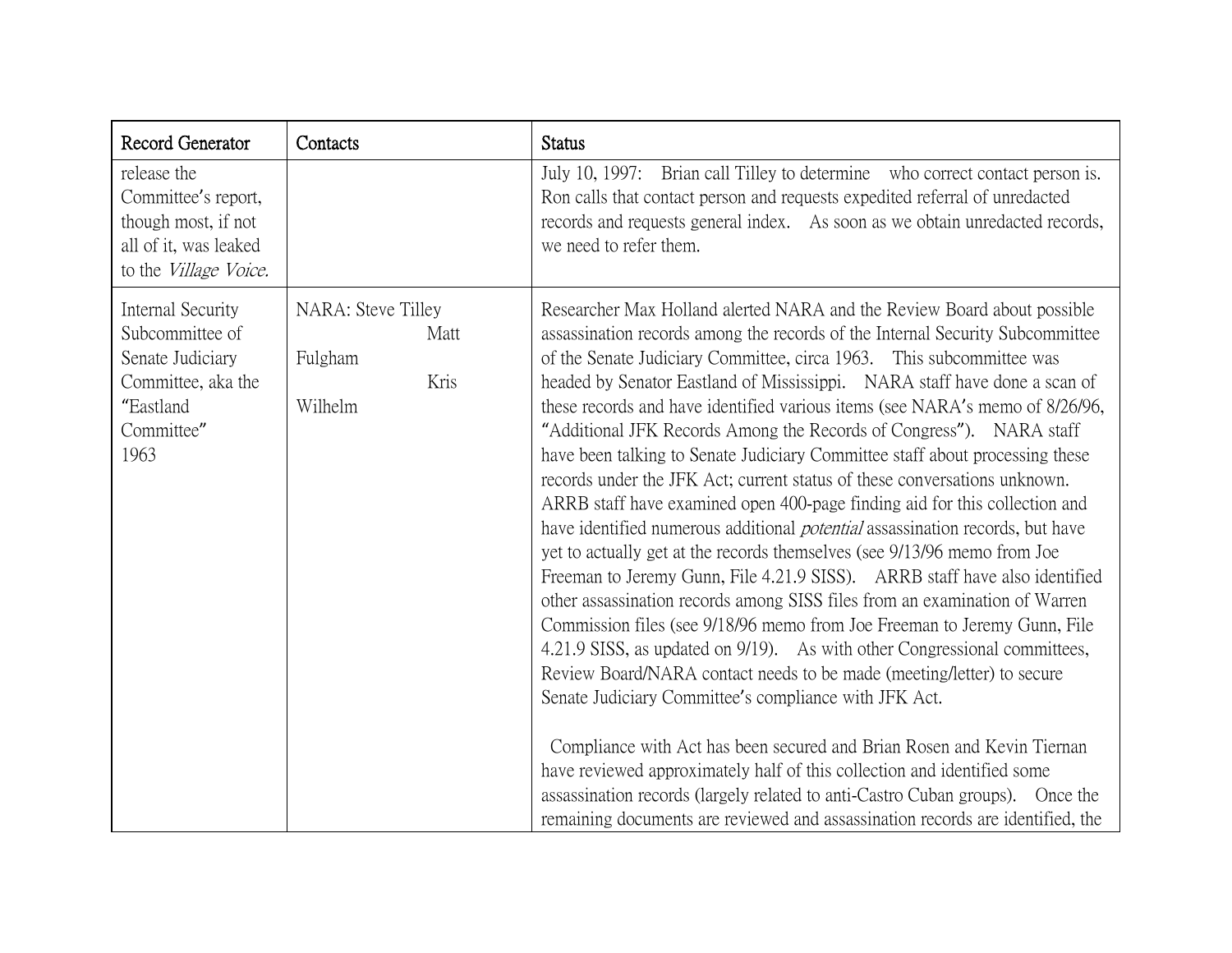| Record Generator                                                             | Contacts                                   | <b>Status</b>                                                                                                                                                                                                                                                                                                                                                                                                                                                                                                                                                                                                                                                                                                                                                                                                                                                                                                                                                                                                                                                                                          |
|------------------------------------------------------------------------------|--------------------------------------------|--------------------------------------------------------------------------------------------------------------------------------------------------------------------------------------------------------------------------------------------------------------------------------------------------------------------------------------------------------------------------------------------------------------------------------------------------------------------------------------------------------------------------------------------------------------------------------------------------------------------------------------------------------------------------------------------------------------------------------------------------------------------------------------------------------------------------------------------------------------------------------------------------------------------------------------------------------------------------------------------------------------------------------------------------------------------------------------------------------|
|                                                                              |                                            | Legislative Archives staff has agreed to process the records under the Act.                                                                                                                                                                                                                                                                                                                                                                                                                                                                                                                                                                                                                                                                                                                                                                                                                                                                                                                                                                                                                            |
|                                                                              |                                            | July 10, 1997: Kevin completes review and either designates                                                                                                                                                                                                                                                                                                                                                                                                                                                                                                                                                                                                                                                                                                                                                                                                                                                                                                                                                                                                                                            |
|                                                                              |                                            | records and drafts wrap-up memo saying file has been completely reviewed and<br>describe status.                                                                                                                                                                                                                                                                                                                                                                                                                                                                                                                                                                                                                                                                                                                                                                                                                                                                                                                                                                                                       |
| Eastland Papers,<br>University of<br>Mississippi Law<br>Center, Oxford Miss. | Univ. of Miss. Law Center:<br>John Sobotka | Given the discovery of the Eastland Subcommittee records cited above, the<br>Review Board wrote the Univ. of Mississippi on 8/13/96 regarding the<br>possibility of assassination records among the Eastland Papers (especially since<br>Eastland apparently took some Committee records back to Mississippi with him<br>when he left Washington). We asked for finding aids, etc. As we hadn't<br>heard back, Joe Freeman was tasked w/following up by phone. See 9/24/96<br>Outside Agency Contacts report. Summary: Sabotka doesn't think there are<br>any assassination records in the Collection (which is closed, by the way), but<br>will send us a copy of a 1,000-pg. folder-by-folder finding aid and will take a<br>look at anything we tag for him./ Brian Rosen received the finding aid from<br>Sabotka, reviewed it and identified potential assassination records. Sabotka<br>has agreed to look at the records identified for him and should get back to the<br>ARRB in the near future with the results of his examination.<br>July 10, 1997: Ron call Sabotka and determine status. |
| House Un-American                                                            | NARA: Steve Tilley                         | A former staff director of the Committee, Francis McNamara, wrote the Review                                                                                                                                                                                                                                                                                                                                                                                                                                                                                                                                                                                                                                                                                                                                                                                                                                                                                                                                                                                                                           |
| <b>Activities Committee</b>                                                  | Kris                                       | Board indicating he was certain there were assassination records among the                                                                                                                                                                                                                                                                                                                                                                                                                                                                                                                                                                                                                                                                                                                                                                                                                                                                                                                                                                                                                             |
| (whose records are<br>currently under the                                    | Wilhelm<br>Matt                            | files of HUAC. See McNamara's 6/3/96 letter to Chairman Tunheim, in<br>which he recounts pre-assassination contacts with Ed Butler of INCA in New                                                                                                                                                                                                                                                                                                                                                                                                                                                                                                                                                                                                                                                                                                                                                                                                                                                                                                                                                      |
| jurisdiction of the<br>House Judiciary                                       | Fulgham                                    | Orleans and a post-assassination trip to Dallas by a Committee investigator.<br>Kris Wilhelm did some searching among the records (all currently closed) and                                                                                                                                                                                                                                                                                                                                                                                                                                                                                                                                                                                                                                                                                                                                                                                                                                                                                                                                           |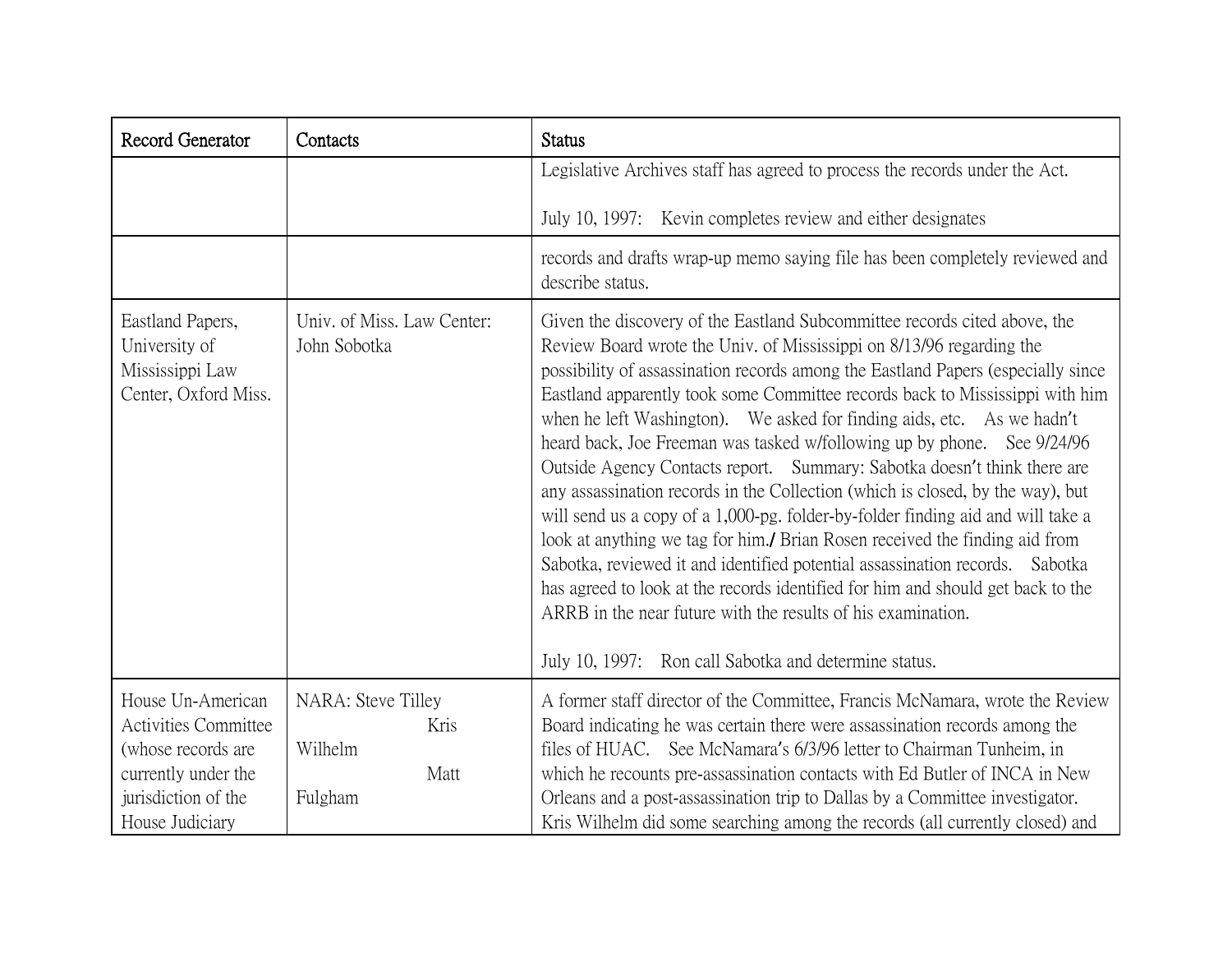| Record Generator                                                                                                                               | Contacts                                                                                                                        | <b>Status</b>                                                                                                                                                                                                                                                                                                                                                                                                                                                                                                                                                                                                                                                                                                                                                                                                                                                                                                                                                                                                                                                                                                                                                                                                                                                                                                       |
|------------------------------------------------------------------------------------------------------------------------------------------------|---------------------------------------------------------------------------------------------------------------------------------|---------------------------------------------------------------------------------------------------------------------------------------------------------------------------------------------------------------------------------------------------------------------------------------------------------------------------------------------------------------------------------------------------------------------------------------------------------------------------------------------------------------------------------------------------------------------------------------------------------------------------------------------------------------------------------------------------------------------------------------------------------------------------------------------------------------------------------------------------------------------------------------------------------------------------------------------------------------------------------------------------------------------------------------------------------------------------------------------------------------------------------------------------------------------------------------------------------------------------------------------------------------------------------------------------------------------|
| Committee)                                                                                                                                     | Office of the Clerk of the<br>House of Representatives:<br>John<br>Kornacki<br>H.R. Office of General<br>Counsel:<br>Mike Stern | found some records (see 8/26/96 NARA memo cited above), though not all that<br>McNamara suggested would be there. Follow through with House Judiciary<br>Committee remains to be done, re: processing records under the JFK Act<br>(NARA seems to think there could be some resistance, as a recent un-related<br>attempt to open up old HUAC records was shot down). We have a<br>NARA-generated finding aid for the HUAC files. Warren<br>Commission-HUAC correspondence recently discovered in WC files confirms<br>McNamara's recollection of an investigative trip to Dallas. Also, the<br>Chairman of HUAC's successor (the House Internal Security Committee),<br>Congressman Ichord, made inquiries with NARA (which was subsequently in<br>touch with CIA) regarding classified Warren Commission-era documents on<br>March 16, 1972./ A contact letter was sent on 11/8/96. Mike Stern of the<br>General Counsel's office telephoned on 12/19/96 in response to the ARRB<br>letter. He promised to coordinate work with the oversight committees and<br>begin the process of identifying records. However, despite follow up calls<br>from Steve Tilley to John Kornacki, no work in compliance with the Act has<br>begun.<br>July 10, 1997: Ron call Kornacki and get an update. Brian calls Karen Paul. |
| Subcommittee on<br>Civil and<br><b>Constitutional Rights</b><br>of the House<br>Judiciary Committee,<br>aka "the Edwards<br>Committee"<br>1975 | NARA: Steve Tilley<br>Matt<br>Fulgham<br>Kris<br>Wilhelm                                                                        | In October of 1975, this subcommittee (chaired by Congressman Don Edwards<br>of California) held oversight hearings on the FBI, re: destruction of Hosty note<br>and related issues. Phil Golrick independently acquired a printed set of these<br>hearings. Related documents were also obtained by the HSCA and can be<br>found in Box 5 of the HSCA Numbered Files (in our SCIF), folder<br>000132-000137. To the best of my knowledge, no attempt has yet been made<br>by NARA (and certainly not by the Review Board) to get the House Judiciary<br>Committee to search its files for related assassination records. While it is                                                                                                                                                                                                                                                                                                                                                                                                                                                                                                                                                                                                                                                                               |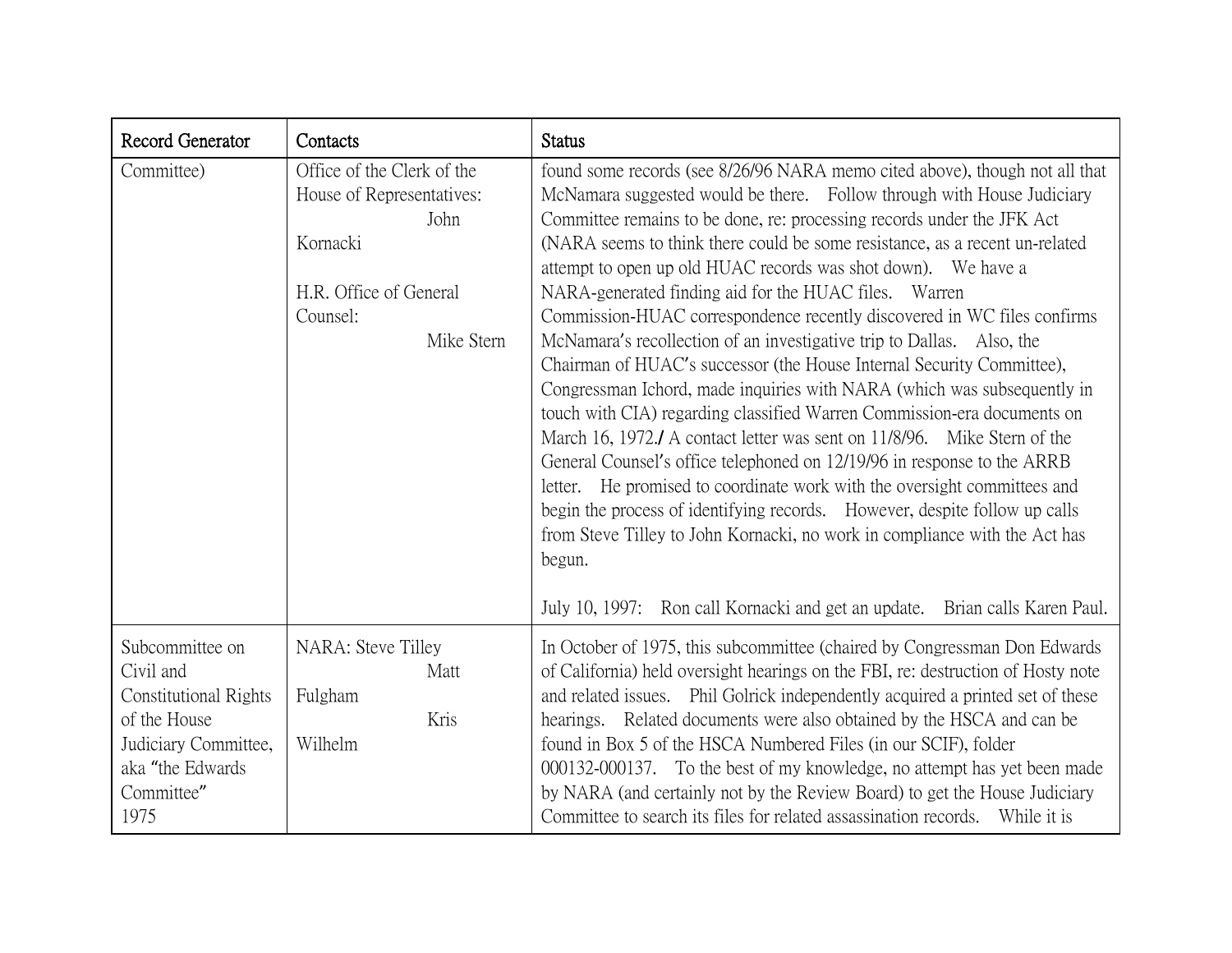| Record Generator                                                                                                                                                      | Contacts                                                                                                                                                                                                        | <b>Status</b>                                                                                                                                                                                                                                                                                                                                                                                                                                                                                                                                                                                                                                                                                                                                                                                                                                                                                                                                                                                                                                                                                                                                                                                                                 |
|-----------------------------------------------------------------------------------------------------------------------------------------------------------------------|-----------------------------------------------------------------------------------------------------------------------------------------------------------------------------------------------------------------|-------------------------------------------------------------------------------------------------------------------------------------------------------------------------------------------------------------------------------------------------------------------------------------------------------------------------------------------------------------------------------------------------------------------------------------------------------------------------------------------------------------------------------------------------------------------------------------------------------------------------------------------------------------------------------------------------------------------------------------------------------------------------------------------------------------------------------------------------------------------------------------------------------------------------------------------------------------------------------------------------------------------------------------------------------------------------------------------------------------------------------------------------------------------------------------------------------------------------------|
|                                                                                                                                                                       |                                                                                                                                                                                                                 | possible that everything of interest was picked up by the HSCA, the Judiciary<br>Committee should still process the records from their own files under the JFK<br>Act./ No further action taken.                                                                                                                                                                                                                                                                                                                                                                                                                                                                                                                                                                                                                                                                                                                                                                                                                                                                                                                                                                                                                              |
|                                                                                                                                                                       |                                                                                                                                                                                                                 | July 10, 1997: Ditto.                                                                                                                                                                                                                                                                                                                                                                                                                                                                                                                                                                                                                                                                                                                                                                                                                                                                                                                                                                                                                                                                                                                                                                                                         |
| Government<br>Information and<br><b>Individual Rights</b><br>Subcommittee of the<br>House Government<br>Operations<br>Committee, aka "the<br>Abzug Committee"<br>1975 | NARA: Steve Tilley<br>Matt<br>Fulgham<br>Kris<br>Wilhelm<br>Office of the Clerk of the<br>House of Representatives:<br>John<br>Kornacki<br>House of Representatives<br>Office of General Counsel:<br>Mike Stern | Chaired by Bella Abzug, this subcommittee held a hearing in November of<br>1975, re: "National Archives - Security Classification Problems Involving<br>Warren Commission Files and Other Records." In addition to witnesses'<br>testimony, the published hearing, which the Review Board has obtained,<br>includes appendices which contain various relevant subcommittee-generated<br>documents. But no post-JFK Act search of Committee records has been<br>undertaken by Committee staff or NARA. There is also a HSCA OCR with a<br>former subcommittee staffer which references a CIA communication w/the<br>subcommittee, re: interception of Oswald letters from USSR.<br>The<br>subcommittee also interviewed William Sullivan at one point in 1975, not long<br>before he was killed.<br>The old House Government Operations Committee<br>was renamed the Government Reform and Oversight Committee after the last<br>election cycle./ A contact letter was sent on 11/8/96. On 2/7/97, Steve Tilley<br>reported by telephone that the ARRB/NARA have received tentative permission<br>to review the records. We are waiting for an official confirmation letter.<br>July 10, 1997: Ditto. Brian call Steve Tilley. |
| Senate Select<br>Committee on<br><b>Improper Activities</b><br>in the Labor or<br>Management Field,                                                                   | NARA: Steve Tilley<br>Permanent Subcommittee on<br>Investigations, Senate<br>Governmental Affairs                                                                                                               | Then-Senator John F. Kennedy sat on this Committee in the latter 1950's;<br>Robert F. Kennedy was its Chief Counsel. It was here that the celebrated<br>confrontations w/Jimmy Hoffa and others took place. Insofar as some believe<br>the Mafia and possibly Hoffa himself played some role in the assassination of<br>President Kennedy, some of the McClellan Committee's records might be                                                                                                                                                                                                                                                                                                                                                                                                                                                                                                                                                                                                                                                                                                                                                                                                                                 |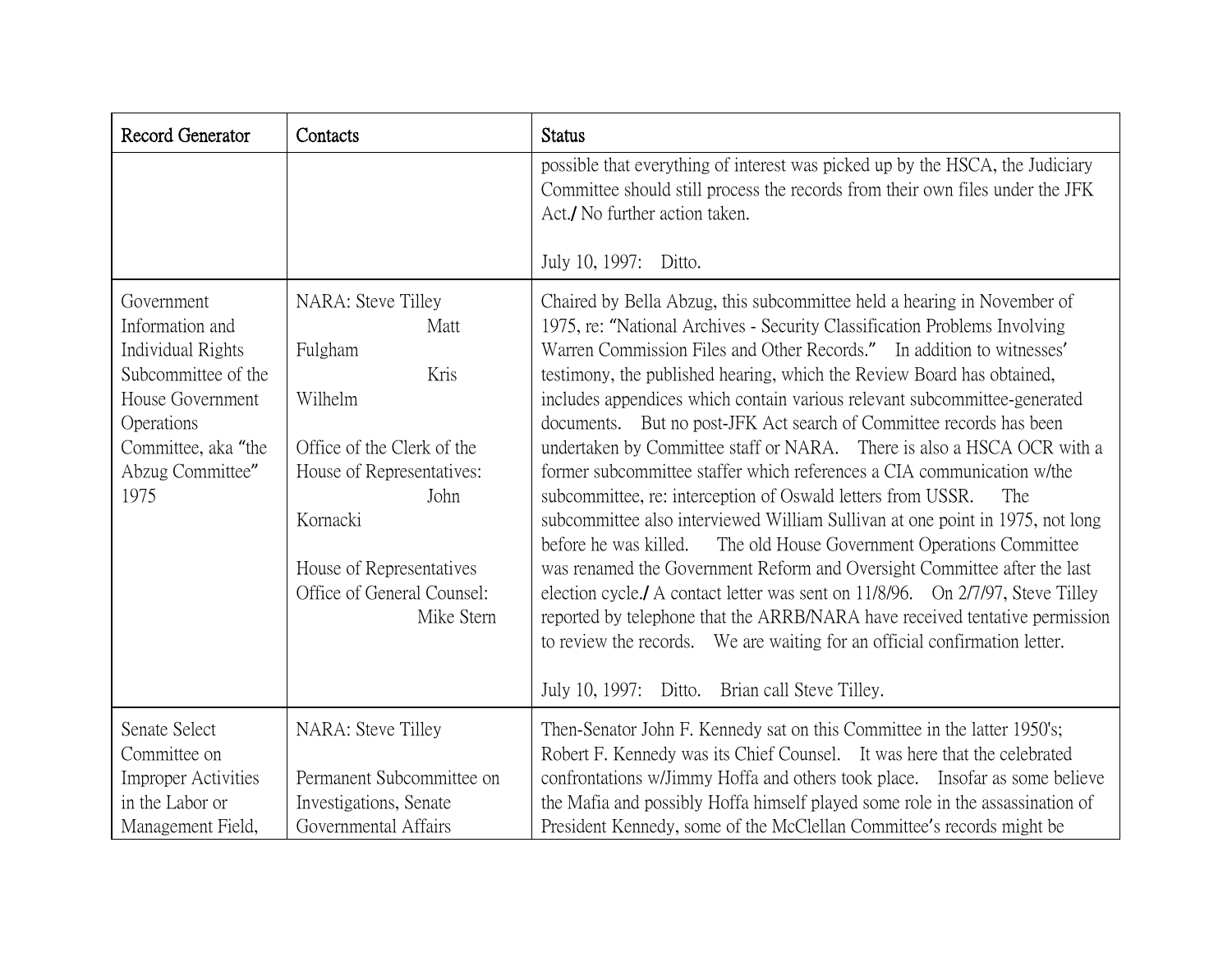| Record Generator                                                                                                                                                                                                                                                   | Contacts               | <b>Status</b>                                                                                                                                                                                                                                                                                                                                                                                                                                                                                                                                                                                                                                                                                                                                                                                                                                                                                                                                                                                                                                                                                                                                                                                                                                             |
|--------------------------------------------------------------------------------------------------------------------------------------------------------------------------------------------------------------------------------------------------------------------|------------------------|-----------------------------------------------------------------------------------------------------------------------------------------------------------------------------------------------------------------------------------------------------------------------------------------------------------------------------------------------------------------------------------------------------------------------------------------------------------------------------------------------------------------------------------------------------------------------------------------------------------------------------------------------------------------------------------------------------------------------------------------------------------------------------------------------------------------------------------------------------------------------------------------------------------------------------------------------------------------------------------------------------------------------------------------------------------------------------------------------------------------------------------------------------------------------------------------------------------------------------------------------------------|
| aka<br>the "Senate Rackets"<br>Committee" or the<br>"McClellan<br>Committee". The<br>Rackets Committee's<br>records are now<br>under the jurisdiction<br>of the Permanent<br>Subcommittee on<br>Investigations of the<br>Senate Governmental<br>Affairs Committee. | Committee: Sally Kribs | considered assassination records under the JFK Act. These records are<br>presently closed. Their owner, the Permanent Subcommittee on Investigations<br>of the Senate Governmental Affairs Committee, happens also to be the Review<br>Board's authorizing Committee on the Senate side. Steve Tilley has talked to<br>Subcommittee staff, but no game plan is as of yet worked out for how or<br>whether to approach this large body of records./ Brian Rosen, Kevin Tiernan,<br>Steve Tilley and Kris Wilhelm reviewed the indices to these records and then<br>performed a cursory review of the potential assassination records themselves.<br>This review identified no assassination records. The records largely contain<br>pre-assassination background information on Mafia members and are<br>assassination-related only in the sense that they relate information regarding<br>individuals sometimes alleged to have played a role in the assassination.<br>Steve Tilley has suggested another quick review of the records.<br>This follow<br>up is unlikely to be any more productive unless the definition of assassination<br>record is considerably broadened.<br>July 10, 1997: Kevin (in conjunction w/Tilley) complete review and write |
| Warren Commission                                                                                                                                                                                                                                                  | NARA: Steve Tilley     | wrap-up memo.<br>To the best of our knowledge, as vouchsafed by Steve Tilley, all WC-generated<br>material is now open. Within the 50+ boxes of referred records at NARA II,<br>however, there are numerous WC-era documents which are not yet open.<br>Many of these boxes have been gone through by relevant agency personnel and,<br>in many cases, previously referred records have been stamped and opened.<br>However, these changes in status have not yet been incorporated into any<br>electronic database, nor interfiled with already-open material. Thus, it is<br>difficult to say precisely how many WC-era, agency-generated records are still<br>unopened. For background, see 9/5/95 memo to Jeremy Gunn, "More on                                                                                                                                                                                                                                                                                                                                                                                                                                                                                                                       |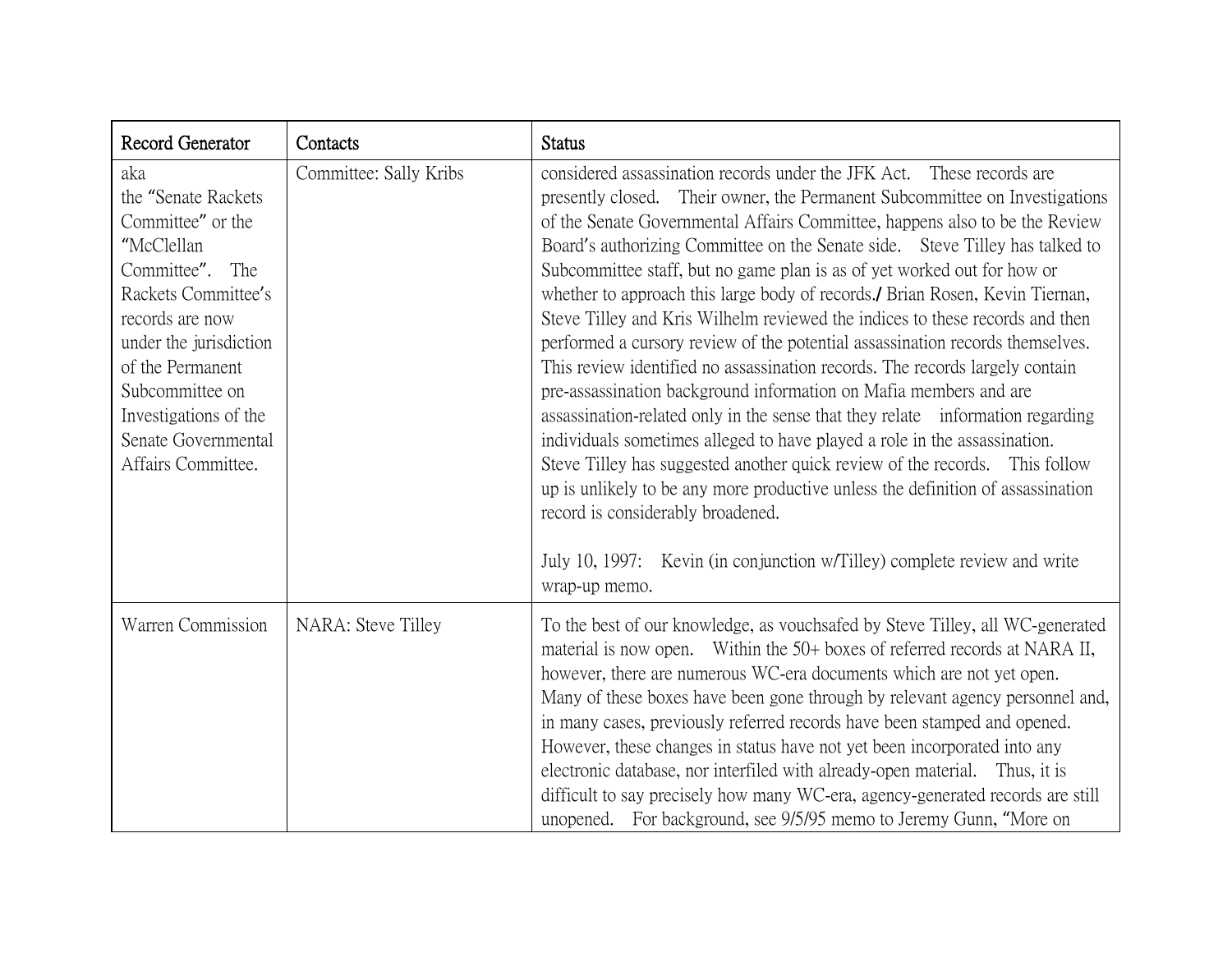| Record Generator                                                                                                                               | Contacts                                                                 | <b>Status</b>                                                                                                                                                                                                                                                                                                                                                                                                                                                                                                                                                                                                                                                                                                                            |
|------------------------------------------------------------------------------------------------------------------------------------------------|--------------------------------------------------------------------------|------------------------------------------------------------------------------------------------------------------------------------------------------------------------------------------------------------------------------------------------------------------------------------------------------------------------------------------------------------------------------------------------------------------------------------------------------------------------------------------------------------------------------------------------------------------------------------------------------------------------------------------------------------------------------------------------------------------------------------------|
|                                                                                                                                                |                                                                          | Referred Records at Archives II" (File 4.23.5). Joe Freeman and Brian Rosen<br>visited NARA and copied for referral all WC-era records not yet processed<br>under the Act. The referral and review process is ongoing and Sydney Reddy<br>is the best source for a current status update.                                                                                                                                                                                                                                                                                                                                                                                                                                                |
| Rockefeller<br>Commission<br>1975<br>(Executive Branch)                                                                                        | NARA: Steve Tilley<br>Ford Library: see Steve Tilley                     | The JFK Collection contains 6 boxes of Rockefeller Commission material,<br>forwarded by the Ford Library under the Act (178- series). There are also<br>significant amounts of Rockefeller Commission material in the Collection's<br>Church and Pike Committee files. Many of these records were opened as<br>Consent Releases.<br>July 10, 1997: all records have been referred. We have heard back from                                                                                                                                                                                                                                                                                                                               |
|                                                                                                                                                |                                                                          | State; 80% returned from FBI; CIA coming slowly (30%); nothing from NSC;<br>DOD ongoing; Justice ongoing.                                                                                                                                                                                                                                                                                                                                                                                                                                                                                                                                                                                                                                |
|                                                                                                                                                |                                                                          | July 10, 1997: TJG calls Dave Van Tassell about approximately 30 NSC<br>Ron drafts letter informing agencies Board will review at August 5<br>referrals.<br>Sydney keeps process moving along.<br>meeting.                                                                                                                                                                                                                                                                                                                                                                                                                                                                                                                               |
| Senate Special<br>Committee to<br>Investigate Organized<br>Crime in Interstate<br>Commerce, "aka the<br>Kefauver Committee"<br>circa 1949-1951 | NARA: Steve Tilley<br>U.S. Senate Office of the<br>Historian: Karen Paul | See 9/30/96 Joe Freeman memo to Jeremy Gunn (File 4.21.9 Kefauver<br>Committee). The HSCA received permission to look at selected Kefauver<br>Committee files (re: Ruby and organized crime); it also talked to a former<br>Kefauver Committee staff counsel twice. These records are under the<br>jurisdiction of the Senate Commerce Committee. No contact has yet been<br>made with the Committee. ARRB sent a contact letter and received permision<br>to review the files. Brian Rosen and Kevin Tiernan reviewed the indices to<br>the collection and determined that the likelihood of the existence of<br>assassination records was very remote. Regardless, the records are due to be<br>opened in full in by Congress in 2001. |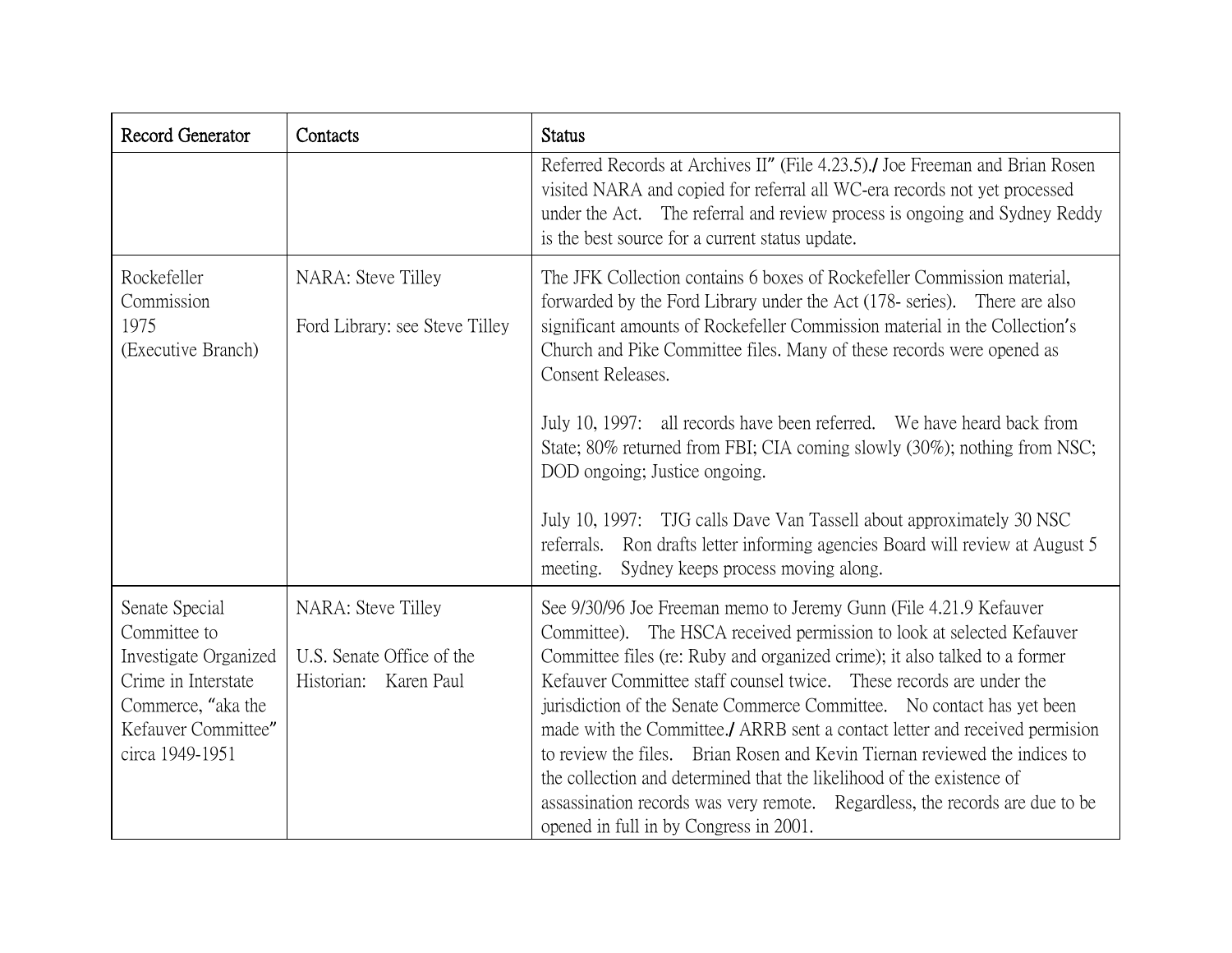| Record Generator                                                                                     | Contacts                                                                                   | <b>Status</b>                                                                                                                                                                                                                                                                                                                                                                                                                                                                                                                                                                                                                                                                                                                                                                                                                                                                                                                                                                                                                                                                                                                                                                                                                                                                                                                                                                                                                                                                                                                            |
|------------------------------------------------------------------------------------------------------|--------------------------------------------------------------------------------------------|------------------------------------------------------------------------------------------------------------------------------------------------------------------------------------------------------------------------------------------------------------------------------------------------------------------------------------------------------------------------------------------------------------------------------------------------------------------------------------------------------------------------------------------------------------------------------------------------------------------------------------------------------------------------------------------------------------------------------------------------------------------------------------------------------------------------------------------------------------------------------------------------------------------------------------------------------------------------------------------------------------------------------------------------------------------------------------------------------------------------------------------------------------------------------------------------------------------------------------------------------------------------------------------------------------------------------------------------------------------------------------------------------------------------------------------------------------------------------------------------------------------------------------------|
|                                                                                                      |                                                                                            | July 10, 1997: Brian write wrap-up memo.                                                                                                                                                                                                                                                                                                                                                                                                                                                                                                                                                                                                                                                                                                                                                                                                                                                                                                                                                                                                                                                                                                                                                                                                                                                                                                                                                                                                                                                                                                 |
| Russell Papers,<br>Russell B. Russell<br>Memorial Library,<br>University of Georgia<br>at Athens, GA | NARA: Steve Tilley<br>Gale Peters<br>(NARA-<br>East Point)<br>Russell Library: Sheryl Vogt | These are Congressionally-related records, re: Sen. Russell's membership of the<br>Warren Commission. The Russell Papers at Athens are all open, and we have<br>a finding aid to them. They clearly contain assassination records, though no<br>one from the Review Board has as of yet visited the Library, nor have any steps<br>been taken to date to secure copies of Russell Library material for the JFK<br>Collection. A small portion of nominally classified records were withdrawn<br>from the Russell Papers and stored at the NARA facility at East Point, GA,<br>prior to the opening of the Russell Library. These are in the hands of Gale<br>Peters. Peters has agreed to send copies to Steve Tilley so that Steve/the<br>Review Board can process them. As of this writing, these copies have not<br>arrived. Joe Freeman placed a follow-up call to Peters on 10/3/96. Steve<br>Tilley has received copies of the records withdrawn from the Russell Papers<br>(less than one box). NARA staff has organized the records but they have not<br>been "RIFed" or entered into the database. Steve Tilley estimates that about<br>half of these records will need to be reviewed by the CIA (largely because of<br>Mexico City material) but all are likely to be released in full.<br>July 10, 1997: ARRB needs to look at records and determine: (a) originals<br>or copies; (b) have they been referred; (c) when will they be RIFFED; (d)<br>anything else?<br>TJG and Marie will examine records on Monday, July 14. |
| Other WC or<br>Congressional papers<br>(Boggs, Cooper,                                               | NARA: Steve Tilley                                                                         | The JFK Collection contains some minimal records from the Dulles (Princeton)<br>and Boggs (Tulane) Papers which came to NARA before passage of the JFK<br>Act. No post-JFK Act processing of these collections has been done.<br><b>Steve</b>                                                                                                                                                                                                                                                                                                                                                                                                                                                                                                                                                                                                                                                                                                                                                                                                                                                                                                                                                                                                                                                                                                                                                                                                                                                                                            |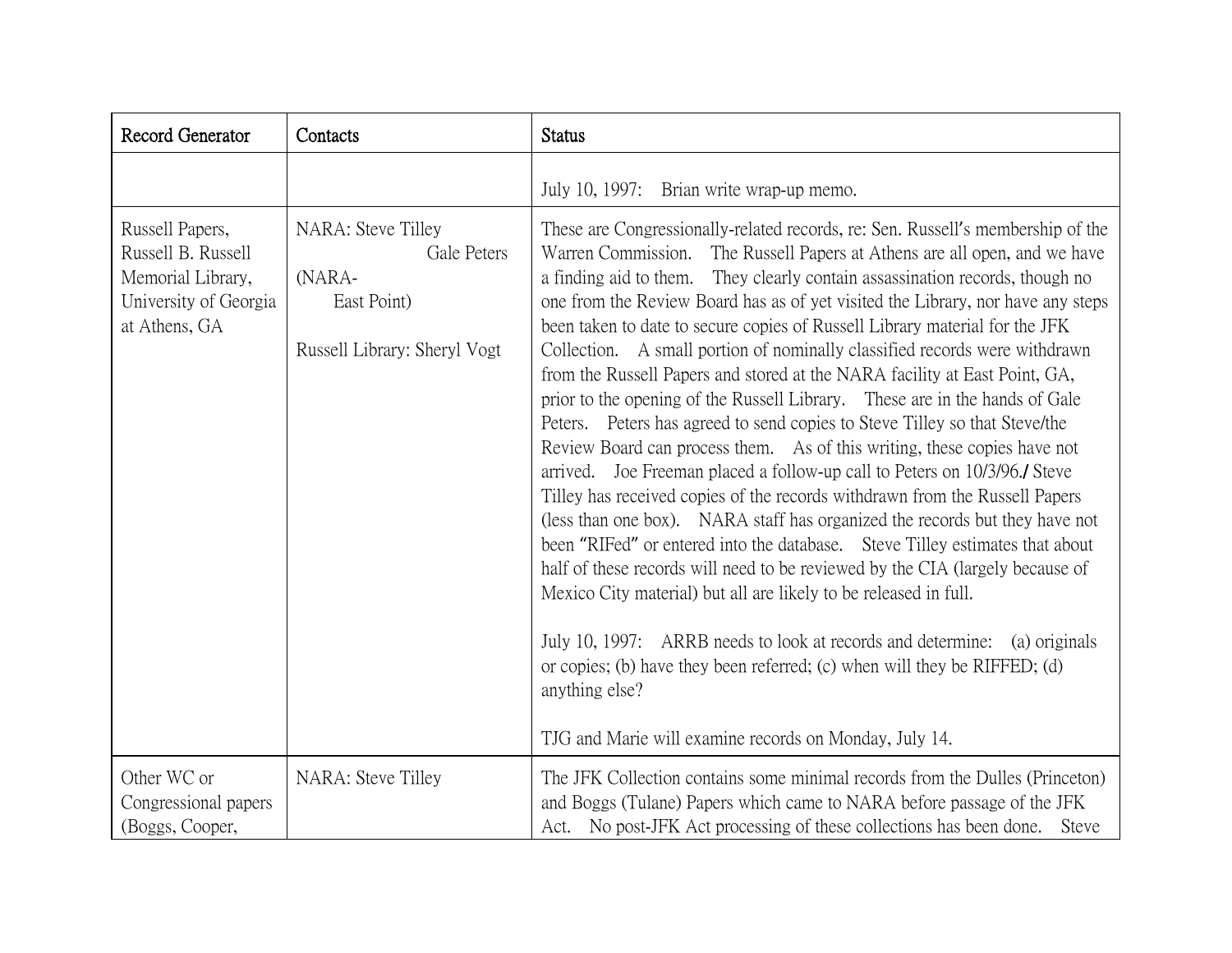| Record Generator                                                                                                          | Contacts                                                                                                                | <b>Status</b>                                                                                                                                                                                                                                                                                                                                                                                                                                                                                                                                                                                                                                                                                                                          |
|---------------------------------------------------------------------------------------------------------------------------|-------------------------------------------------------------------------------------------------------------------------|----------------------------------------------------------------------------------------------------------------------------------------------------------------------------------------------------------------------------------------------------------------------------------------------------------------------------------------------------------------------------------------------------------------------------------------------------------------------------------------------------------------------------------------------------------------------------------------------------------------------------------------------------------------------------------------------------------------------------------------|
| Dulles, Schweiker,<br>etc)                                                                                                |                                                                                                                         | Tilley doesn't think there's anything in the Collection from the Cooper Papers.<br>Accordingly, we have sent a letter to the University of Kentucky at Lexington,<br>asking for finding aid, etc. Max Holland is a good resource from the research<br>community on these WC-era papers. Schweiker's Papers are at Penn State --<br>we've not written there; to date, we have no reason to think it likely that<br>assassination records ended up there, but we may have a better sense for it<br>when and if we get a chance to delve into the Church Committee hoard./ No<br>further action taken.                                                                                                                                    |
| Library of Congress,<br>Congressional<br>Research Service<br>(CRS)                                                        | NARA: Steve Tilley<br>LOC: Librarian of Congress<br>James H.<br>Billington<br><b>CRS</b> : Director Daniel<br>Mulhollan | Neither the Library of Congress nor its subsidiary, CRS, ever responded to<br>NARA under the JFK Act. The holdings of both clearly contain assassination<br>records (e.g., the Earl Warren papers at LOC contain three boxes of Warren<br>Commission files/correspondence, and we know that CRS did work for both the<br>Abzug Committee and the HSCA). The Review Board wrote separate letters<br>to Billington and Mulhollan on 8/13/96 in an effort to get them moving. As of<br>10/3, we have had no response. Our letter to Billington specifically requested<br>that he designate a contact point for the Review Board./ No further action<br>taken.<br>July 10, 1997: (a) Eric provide current status; (b) evaluate next steps. |
| Administrative<br>Practices and<br>Procedures<br>Subcommittee of the<br>Senate Judiciary<br>Committee<br>also: the Edward | NARA: Steve Tilley<br>Diane<br>Dimkoff<br>Senate Judiciary Committee:<br>Phil<br>Shipman                                | Steve Tilley got a lead from somewhere indicating that this Senate<br>subcommittee, then under the chairmanship of Missouri's Senator Edward<br>Long, held assassination-related hearings in 1968. Steve and Diane Dimkoff<br>tried to run this down with both the Senate Judiciary Committee and the<br>University of Missouri (where Long's papers are located). Neither lead<br>panned out, and this file is currently "closed" at NARA./ No further action<br>taken.                                                                                                                                                                                                                                                               |